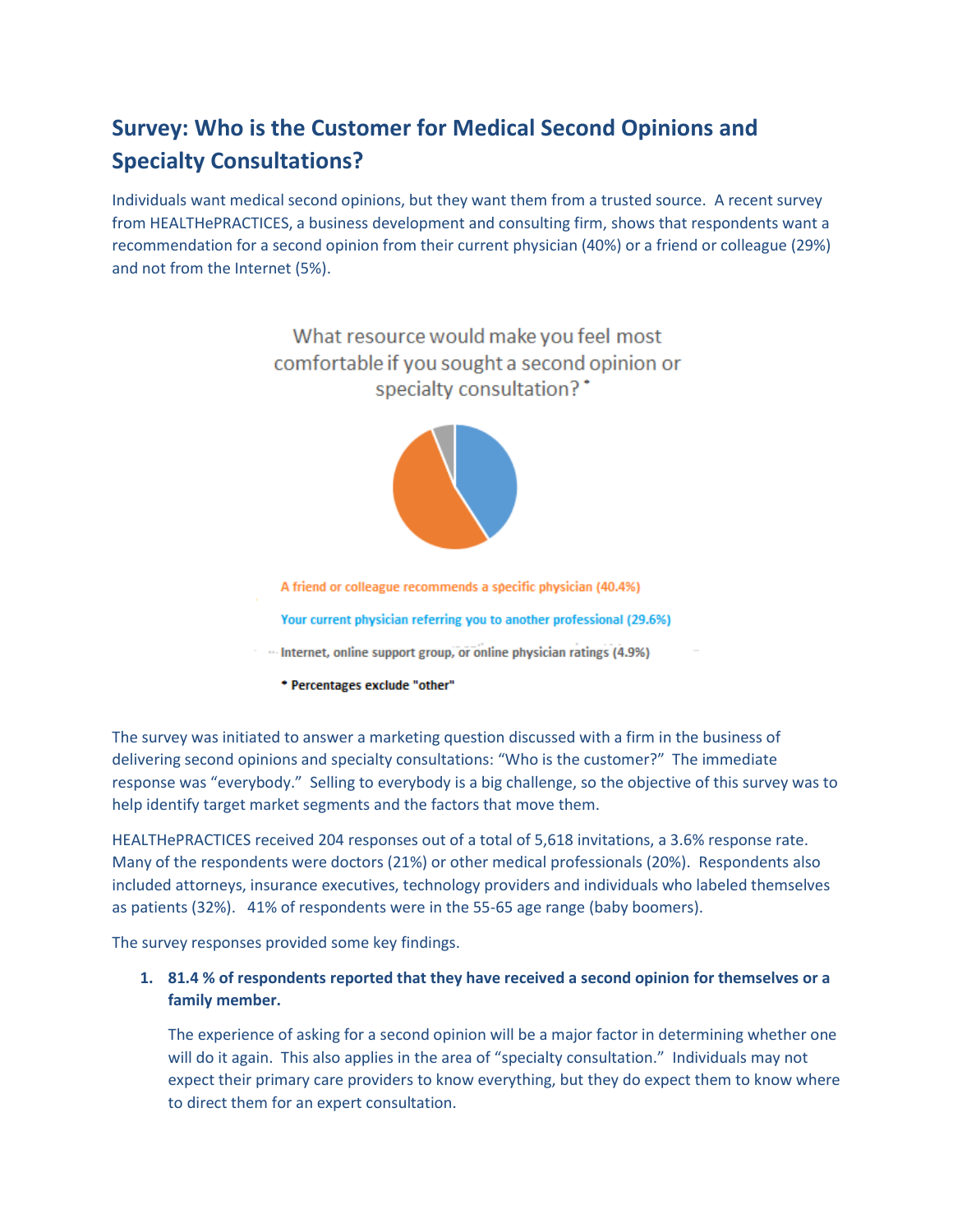### **2. The respondents were very likely to seek a second opinion for a specific disease (54%) or for surgery (41%) but not for medical imaging alone (8%).**

Medical imaging would not be the "lead" reason. A diagnosis of cancer may lead to a thorough review of medical records, which would also include the related medical images. Receiving an imaging exam on its own is not likely to lead to a request for a second opinion. A medical imaging exam for a routine screening visit (e.g., mammogram) is not often a cause to request a second opinion, unless the result is an unexpected finding ("I think I see something.")

**3. While almost all would be very comfortable getting a second opinion via a personal visit (84%), more respondents (22%) would be very comfortable with a video visit than a phone call (9%) or email (7%).**

|                          | <b>Very Comfortable</b> | <b>Comfortable</b> | <b>Not Comfortable</b> |
|--------------------------|-------------------------|--------------------|------------------------|
| In Person                | 83.7%                   | 16.3%              | 0.0%                   |
| <b>On-line Via Video</b> | 21.8%                   | 48.2%              | 29.0%                  |
| <b>By Telephone</b>      | 9.2%                    | 49.2%              | 41.6%                  |
| <b>On-line Via Email</b> | 6.6%                    | 27.4%              | 66.0%                  |

**How comfortable would you feel receiving a second opinion or specialty consultation in each of the following ways?** 

A significant trend is that video is making inroads as an acceptable channel for second opinions. Even the baby boomers (55-65) seem to be increasingly comfortable with the idea of a video visit. Only 29% of all respondents were not comfortable with an online video visit, whereas 42% were not comfortable with a second opinion delivered just by telephone.

## **4. 78% would expect the visit to be paid by insurance, whereas 17% would expect it to be out-ofpocket.**

Most insurance plans cover second opinions for surgery or other major medical procedures. If you are seeking a second opinion regarding a prescription drug, most providers will not cover that expense.

#### **Several respondents chose to provide additional comments. Here are some excerpts:**

"At a certain point, one's health becomes more important than anything else, especially if one has debilitating issues. One must do everything possible to protect one's health and keep moving as to prevent further degeneration." – Risk Management Consultant

"I welcome second opinions and frequently refer my own patients to other physicians for second opinion, but they are physicians I know, trust and whose opinion I value." – Urgent Care Physician/Owner